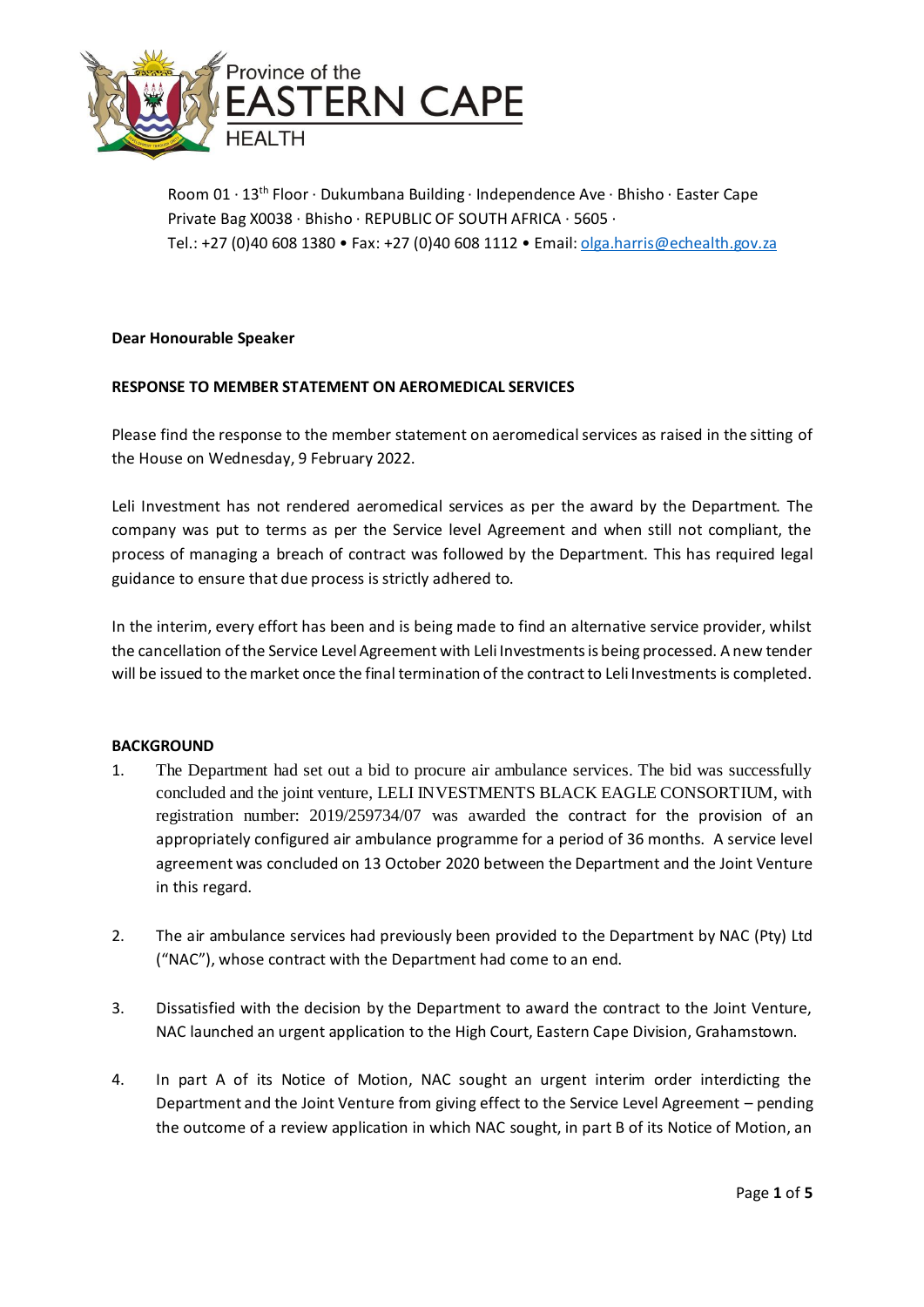order reviewing and setting aside both the decision to award the contract to the Joint Venture and the Service Level Agreement itself.

- 5. The Department opposed the granting of the urgent interim interdict. It filed an answering affidavit deposed to by relevant senior manager of the Department's Supply Chain Management unit. The Joint Venture similarly opposed the interim interdict and it, too, filed opposing papers. NAC filed a replying affidavit.
- 6. Full argument was heard by the Honourable Mr Justice Dukada J on or about 27 October 2020 where senior counsel appeared on behalf of the Department and argued that the interim interdict should be refused.
- 7. The Honourable Mr Justice Dukada, unfortunately, shortly thereafter issued an interim interdict in the terms sought by NAC.
- 8. The Department initially filed an application for leave to appeal against the order of Dukada J, but on guidance from appointed legal counsel, that application was not proceeded with, advising that the Department's best interests would be served by resolving the review itself as expeditiously as possible.
- 9. The Joint Venture, however, took a different view of matters and sought leave to appeal against the order of Dukada J. In June 2021, Judge Zilwa set aside the interdict and granted Joint Venture Leave to Appeal.
- 10. There were various interlocutory proceedings between the Joint Venture and NAC pursuant to that decision. The outcome is that those interactions delayed the review itself and, ultimately, NAC has withdrawn the original claim. The Department has issued an instruction that this matter be settled, in accordance with legal guidance.

## **Cancellation of the Service Level Agreement**

- 11. The Service Level Agreement was concluded with the Joint Venture made up of Leli Investments (Pty) Ltd and Black Eagle, as discussed above.
- 12. On 19 August 2021 Leli Investments (Pty) Ltd and Black Eagle signed an agreement terminating their Joint Venture. In terms of that agreement, Leli Investments assumed all the obligations formerly resting on the Joint Venture to provide the air ambulance services to the Department.
- 13. The Department then applied due process to the consideration of the cession and confirmed that Leli Investments could proceed with the assumption of the obligations that formerly rested with the Joint Venture.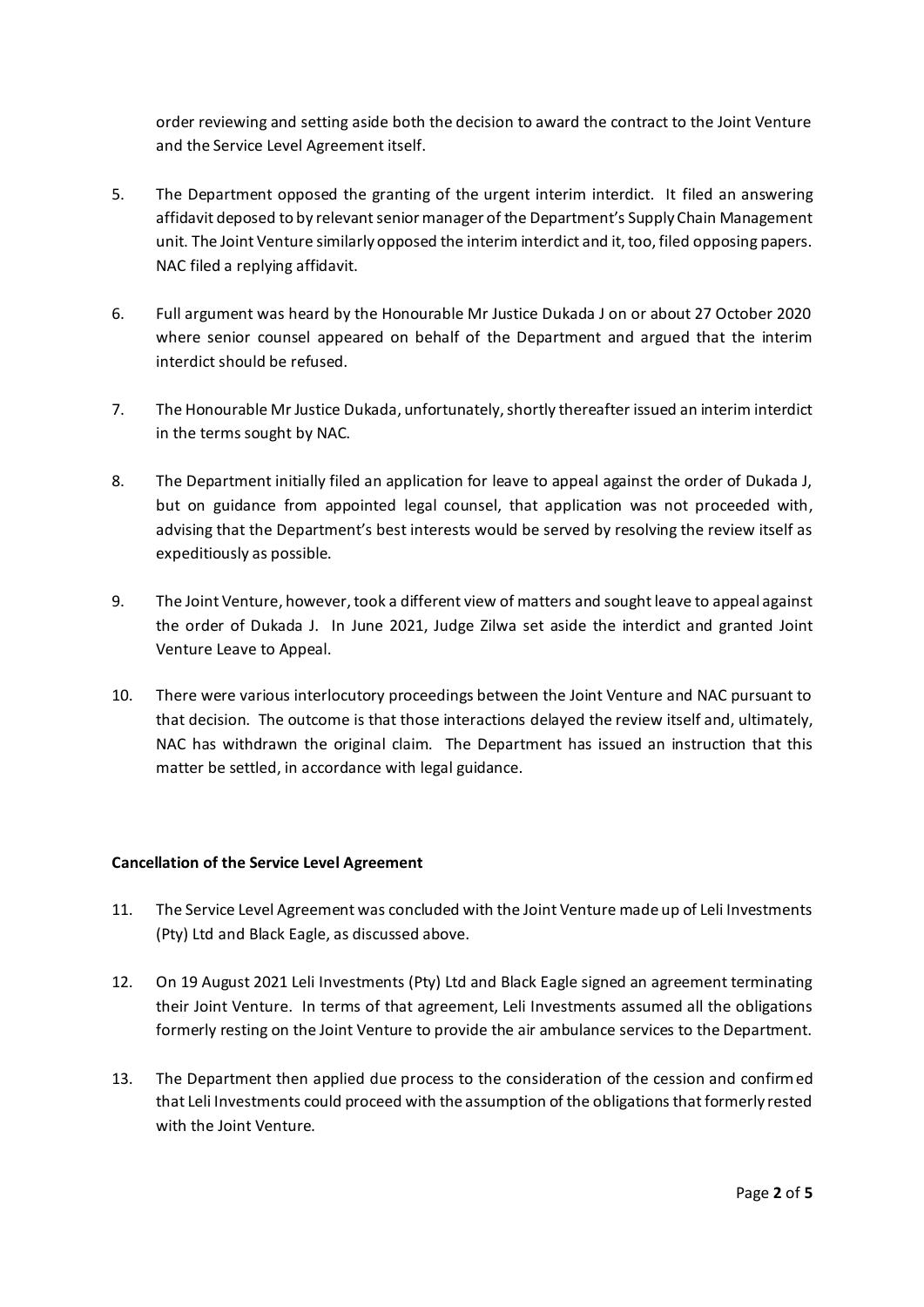- 14. There was an undertaking by Leli investments that the service would commence on the 1 November 2021.
- 15. Despite assuming all the obligations to provide the air ambulance services in the agreement of 19 August 2021, Leli Investments has not provided any air ambulance services to the Department.
- 16. It has accordingly been in breach of its obligations in terms of the Service Level Agreement.
- 17. The Department, on the 24 November 2021 made demand on Leli Investments (Pty) Ltd to remedy its breach of the service level agreement. The notice is compliant with clause 19 of the service level agreement which stipulates that the Department is entitled, on breach by the Joint Venture, to demand that the breach be remedied and failing such remedy to cancel the Service Level Agreement.
- 18. Leli Investments sought to resist any possible cancellation of the Service Level Agreement. There were various discussions between Leli and the Department to ensure that any reasons cited by Leli Investments were not valid concerns that prevented the provision of the service.
- 19. Following these discussions, Leli Investments undertook to render services from the 15 December 2021.
- 20. However, Leli Investments did not commence the service on the 15 December 2021, in the main, because the Department had not yet signed the settlement agreement with NAC, where NAC had withdrawn from their claim to review the original award to the Joint Venture.
- 21. The Department communicated formally with Leli Investments in this regard and sought legal counsel on the matter.
- 22. Following the legal advice, cancellation of the Service Level Agreement with Leli Investment was tabled to the Bid Adjudication Committee on the 31 December 2021 and supported.
- 23. Leli Investments then responded with an appeal to the office of the Honourable MEC in January 2022. Legal counsel was once more sought, to ensure that all issues being raised had been considered fairly and any decisions and steps taken by the Department could withstand legal muster.
- 24. On the  $17<sup>th</sup>$  February 2022, Senior Counsel has advised the Department that the contentions advanced by Leli Investments remain without merit. Given that Leli Investments was deemed entitled to assume the obligations of the Joint Venture in terms of the Service Level Agreement when the Joint Venture was terminated, Leli Investments was then required to meet its obligations without further delay. The terms of the Service Level Agreement do not allow the service provider to suspend its obligations because the Department had not yet concluded the settlement agreement process, following the withdrawal of the review request by NAC. Leli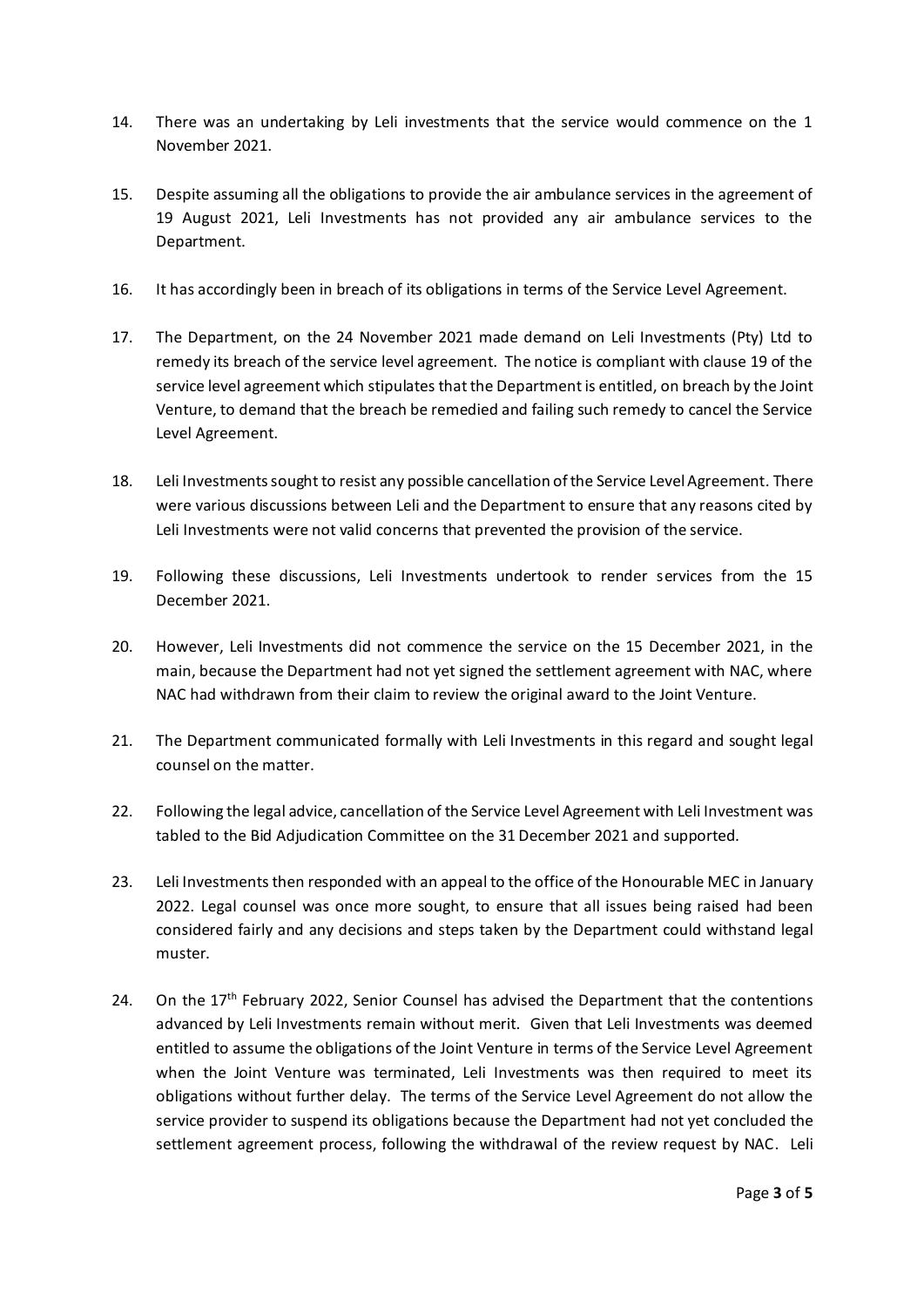Investments had no right *not to provide* the air ambulance services contemplated by the Service Level Agreement.

- 25. Leli Investments thus remains in breach of the Service Level Agreement, and the Department is entitled to cancel it.
- 26. It must be noted, throughout the processes above, the concern of the Department has always been that the Emergency Medical Service capability be augmented by an aeromedical service. Given the time taken to issue and award a new bid, and that the festive season was upon us, the Department tried to ensure that the awarded contractor provided the service by the time of the festive season, as they had agreed to, and as they were legally obligated to.
- 27. When the contractor failed to honour its contractual obligations, alternative service providers were approached to provide interim relief, whilst the correct processes were being followed to resolve the failure of Leli Investments to re-commence the aeromedical service. These efforts were unfortunately not successful as the service providers were not able/ willing to provide an interim service.

# **ACTIONS TAKEN:**

- 28. Actions taken since the legal advice provided by senior counsel on the  $17<sup>th</sup>$  February 2022:
- 28.1. The State Attorney has been instructed to sign the settlement agreement following NAC's withdrawal of their request for review of the original award to the joint Venture by the Head of Department
- 28.2. The final termination letter to Leli Investments has been signed by the Head of the Department
- 28.3. The Honourable MEC Has responded to the appeal lodged by Leli Investments
- 28.4. The Department is preparing to implement the competitive bidding process and will advertise the bid for aeromedical services to the market, following the conclusion of the cancellation of the Service Level Agreement, indicated above
- 28.5. A procurement plan has been tabled to the Accounting Officer as set out below:

| <b>Action</b>                                                | Date             |
|--------------------------------------------------------------|------------------|
| Approval of Demand Memo                                      | 21 February 2022 |
| <b>Bid Specification Committee Process</b>                   | 28 February 2022 |
| <b>Bid Advert</b>                                            | 04 March 2022    |
| <b>Bid Closing</b>                                           | 04 April 2022    |
| Bid Evaluation and Civil Aviation Authority<br>Consultations | 15 April 2022    |